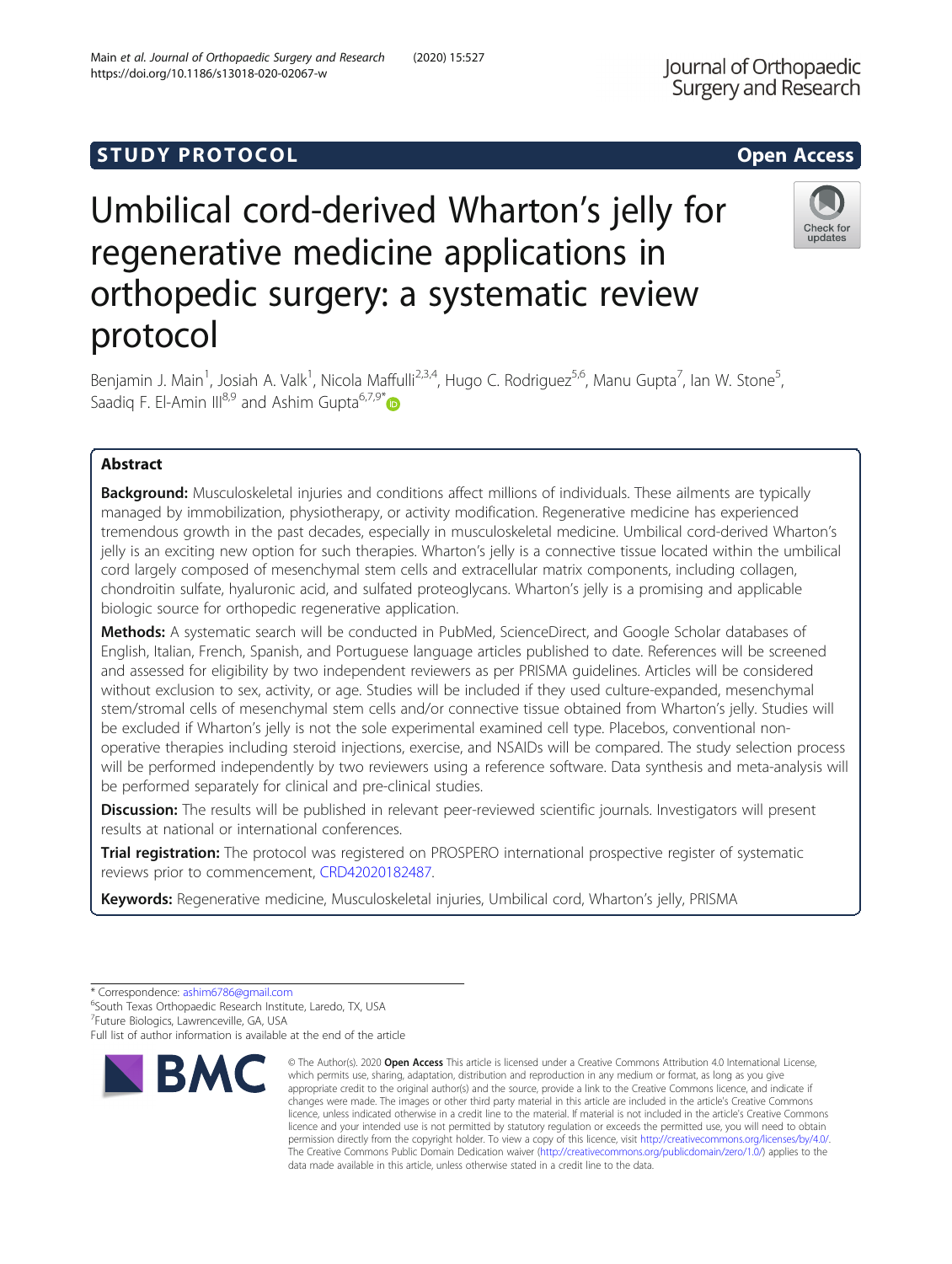## Background

Musculoskeletal conditions affect millions of individuals each year and represent a large burden on healthcare. These ailments are classically managed with immobilization, activity modification, physical therapy, and pharmacological agents, and surgery when conservative management has failed. These modalities are limited, often attempting to limit pain rather than addressing the actual pathology  $[1-7]$  $[1-7]$  $[1-7]$  $[1-7]$ .

Regenerative medicine has undergone tremendous growth during the past few decades, especially in musculoskeletal medicine [\[8\]](#page-3-0). Human stem cells offer regenerative potential, aiming to hasten or reverse chronic disease in order to restore function [[9](#page-3-0)–[11](#page-3-0)]. Common sources of metabolically available human stem cells include bone marrow concentrate (BMC), adipose tissue, amniotic tissue, umbilical cord blood, and umbilical cord-derived Wharton's jelly [[12](#page-3-0)–[17](#page-3-0)]. Stem cell biologic therapies for the treatment of musculoskeletal injuries are becoming more common in orthopedic clinical practice. Increased patient awareness has led to increased demand for biologic therapies [\[8](#page-3-0)].

To date, there is no consensus regarding the most appropriate stem cell source. BMC, PRP, and adiposederived stem cells (ADSCs) have received increased scientific attention given their unique properties and clinical availability. Direct injection therapy has proven beneficial in a human model. Bone marrow mesenchymal stem cells (BMSCs) have limitations associated with increased pain and morbidity from the bone marrow aspiration procedure [[18\]](#page-3-0). BMC has a limited number of BMSCs, with roughly 0.001–0.01% of BMSCs within the BMC [\[18](#page-3-0)]. The limited availability and the fact that BMSCs show signs of early senescence urge to identify and exploit other sources of stem cells [\[18\]](#page-3-0). The literature on ADSCs is limited, with the lack of randomized double-blinded trials and lack of long-term follow-up observation being the major contributors [[19\]](#page-4-0). The longterm safety of ADSCs is also yet to be determined [\[19](#page-4-0)]. PRP has been extensively studied, but most of the results are biased, and from poorly designed studies that favor the publication of positive results [\[20\]](#page-4-0). Although safe and promising, PRP still has not shown strong evidence of efficacy and effectiveness in the human clinical setting [\[20\]](#page-4-0).

Wharton's jelly is a connective tissue located within the umbilical cord largely composed of hyaluronic acid and chondroitin sulfate. The chief role of Wharton's jelly is to resist torsional and compressive stresses imposed upon the umbilical vessels during fetal development. Within the Wharton's jelly are primitive mesenchymal stem cells [\[21](#page-4-0)]. These perinatal mesenchymal stem cells resemble embryonic stem cells, but retain many properties of adult mesenchymal stem cells. Wharton's jelly-derived mesenchymal stem cells express lower levels of pluripotent markers than embryonic stem cells, suggesting they are highly multipotent rather than pluripotent [\[22,](#page-4-0) [23](#page-4-0)]. Wharton's jelly contains the highest concentration of mesenchymal stem cells per milliliter compared to other tissues with rich extracellular matrix components, including collagen, chondroitin sulfate, hyaluronic acid, and sulfated proteoglycans [[24,](#page-4-0) [25](#page-4-0)]. Wharton's jelly has also a clinically relevant quantity of growth factors, cytokines, and extracellular vesicles [[1\]](#page-3-0). The large amount of these substances may play a role in reducing inflammation, pain, and augment healing of musculoskeletal injuries [\[1](#page-3-0)].

Wharton's jelly is easily accessible and available as opposed to other biologics. Every birth presents an opportunity to harvest these highly multipotent, nutrient-rich mesenchymal stem cells. The ease of collection offers many advantages over current BMC and adipose-derived stem cell harvest, which pose donor site morbidity. This factor, as well as the attractive expansion properties of umbilical-derived stem cells and clinically significant amounts of applicable regenerative substances, makes Wharton's jelly a promising source of mesenchymal stem cells for orthopedic regenerative application [\[1](#page-3-0), [26](#page-4-0)]. Considering the lack of clarity regarding the use of Wharton's jelly, methodological factors, clinical translation, and outcome measurement, a systematic review is required to synthesize and evaluate the quality of the available evidence regarding the safety and efficacy of Wharton's jelly for regenerative medicine applications in orthopedic surgery. The primary objective of this review is to report the clinical, structural, and functional outcomes of the applications of Wharton's jelly for regenerative medicine in orthopedic surgery. The secondary objective is to identify methodological characteristics associated with application outcomes.

#### Methods

The protocol was registered on the PROSPERO international prospective register of systematic reviews, registration number CRD42020182487. The systematic review will follow the Preferred Reporting Items for Systematic Reviews and Meta-Analyses (PRISMA) statement and guidelines [\[27](#page-4-0), [28](#page-4-0)].

#### Eligibility criteria

The PICOS (Population, Intervention, Comparison, Outcome, Study Design) framework will be used as a template for defining eligibility criteria for literature search [[29\]](#page-4-0). Characteristics for clinical studies are as follows.

## Population

Research involving animal and human models (clinical studies as well as in vitro research) will be considered for review, without exclusion relating to sex or age. Basic science studies must include human cells isolated from a living model. Studies meeting eligibility criteria will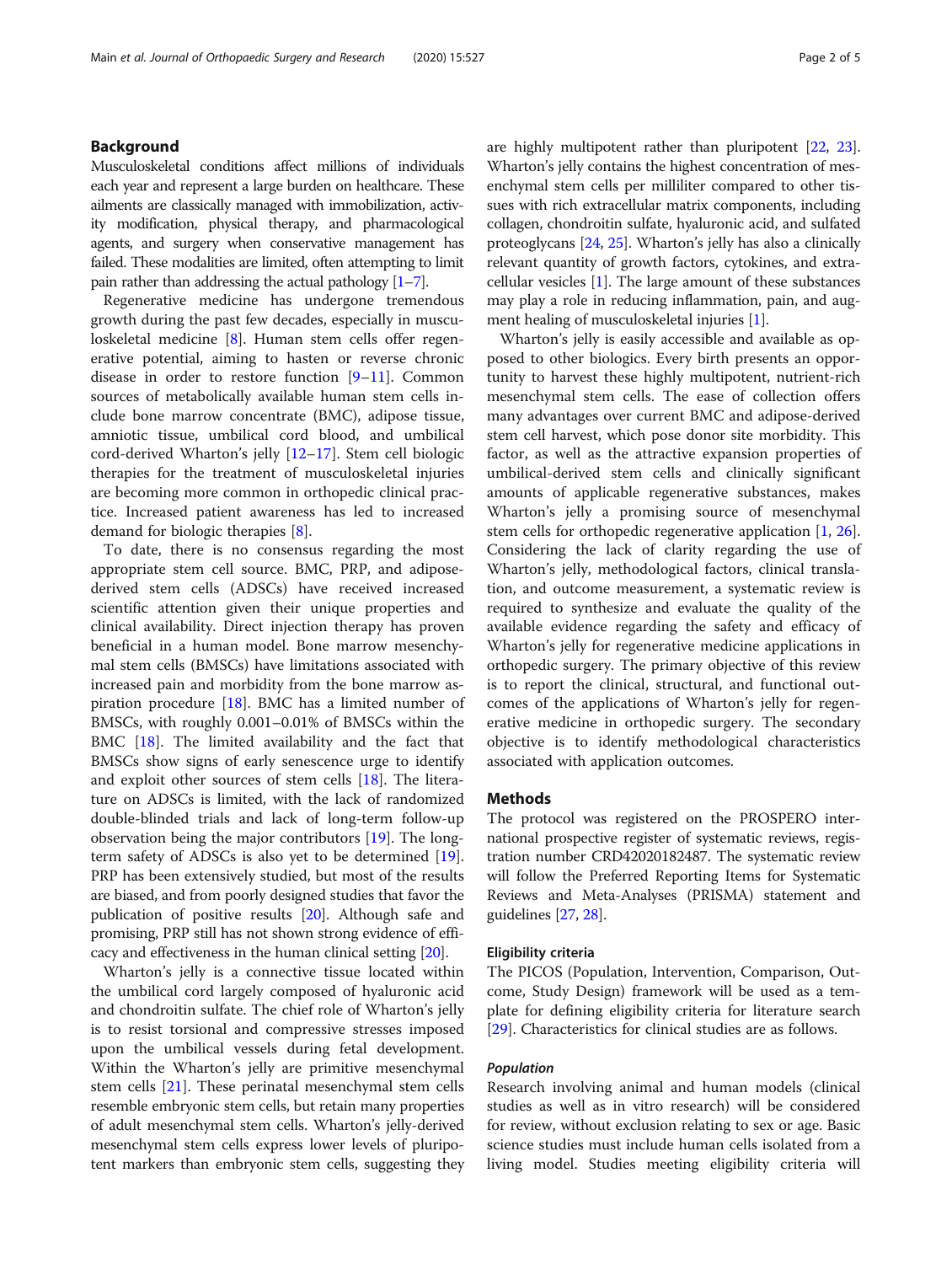apply to acute orthopedic musculoskeletal injury, chronic orthopedic musculoskeletal conditions, or an artificial disease model. Articles will be excluded if they do not relate to orthopedic intervention.

## Intervention

Research meeting inclusion criteria will involve the use of mesenchymal stem cells and/or connective tissue obtained from Wharton's jelly. Studies will be excluded if Wharton's jelly is not the experimental examined cell type. Studies involving umbilical-derived stem cells will be excluded unless the study specifies the use of Wharton's jelly. Studies will be excluded if they report the use of Wharton's jelly-derived mesenchymal stem cells in combination with other cell populations.

## Comparison

Comparators considered will include placebos, noninjury models, acute injury models, non-injury models, and gold standard treatments for orthopedic injury.

## **Outcomes**

For basic scientific research, studies relating to human musculoskeletal injury via histological or biochemical measures will be included. For clinical research, studies pertaining to human or animal orthopedic musculoskeletal injury via histological and/or biochemical measures and functional scores (pain, activity, quality of life, etc.) will be included.

## Study design

Observational studies (cohort, cross-sectional, and casecontrolled prospective or retrospective studies) or randomized controlled trials comparing outcomes of connective tissue derived from Wharton's jelly with control, experimental therapy, or gold standard treatment at any follow-up period will be included. Systematic reviews will only be examined to identify further studies for inclusion, and results of meta-analysis will not be included in the analysis. With regard to publication year, all studies published to date will be included.

## Information sources

A systematic search will be conducted in PubMed, ScienceDirect, and Google Scholar databases of English, Italian, French, Spanish, and Portuguese language articles published before May 2020. Secondary searching of reference lists of key articles and reviews will be undertaken to identify any additional studies potentially missed in electronic search.

## Search

The search and selection process will be based on the PRISMA checklist and flow diagram based on the eligibility and inclusion criteria previously outlined. A web-based reference software system (RefWorks) will be used for data management.

## Study selection

The study selection process will be performed independently by two reviewers. Screening of abstracts will be performed, and full-text articles will be retrieved and uploaded to the reference software. A thorough secondary screening will be performed independently by two reviewers. The secondary screening of the full-text articles will eliminate studies that do not meet inclusion criteria.

## Data collection

Data extraction from articles that meet inclusion criteria will be performed by two independent reviewers. Data extracted and synthesized will include authors, publication year, study design, group controls, group interventions, outcome measurement, and outcome assessment. Customized forms will be used in the data extraction and collection process. The primary authors will be contacted via email for any information necessitating clarification.

## Data items

Relevant items of population, problem, intervention, comparison, and outcome will be extracted and included. For basic scientific research, relevant histological and/or biochemical measures will be included. For clinical research, all histological measures, biochemical measures, and functional scores will be included.

## Risk of bias

Multiple tools will be used to assess the risk of bias for included studies. The Systematic Review Centre for Laboratory Animal Experimentation (SYRCLE) risk of bias tool will be applied to animal studies [\[30\]](#page-4-0). Ten domains will be addressed related to selection bias, performance bias, detection bias, attrition bias, reporting bias, and other biases. The Risk Of Bias In Non-randomized Studies of Interventions (ROBINS-I) tool will be used to assess observational and quasi-randomized studies [\[31](#page-4-0)]. Seven domains will be utilized to assess risk including confounding, participant selection bias, classification bias, deviation bias, bias due to missing data, outcome measurement bias, and bias in selection of reported results. Studies will be judged to have no information or a low, moderate, serious, or critical risk of bias. For randomized control trials, the Risk of Bias 2 (RoB 2) tool will be used to establish risk of bias [\[32\]](#page-4-0). Five domains including biases arising from the randomization process, due to deviations from intended interventions, due to missing outcome data, in measurement of the outcome, and in selection of the reported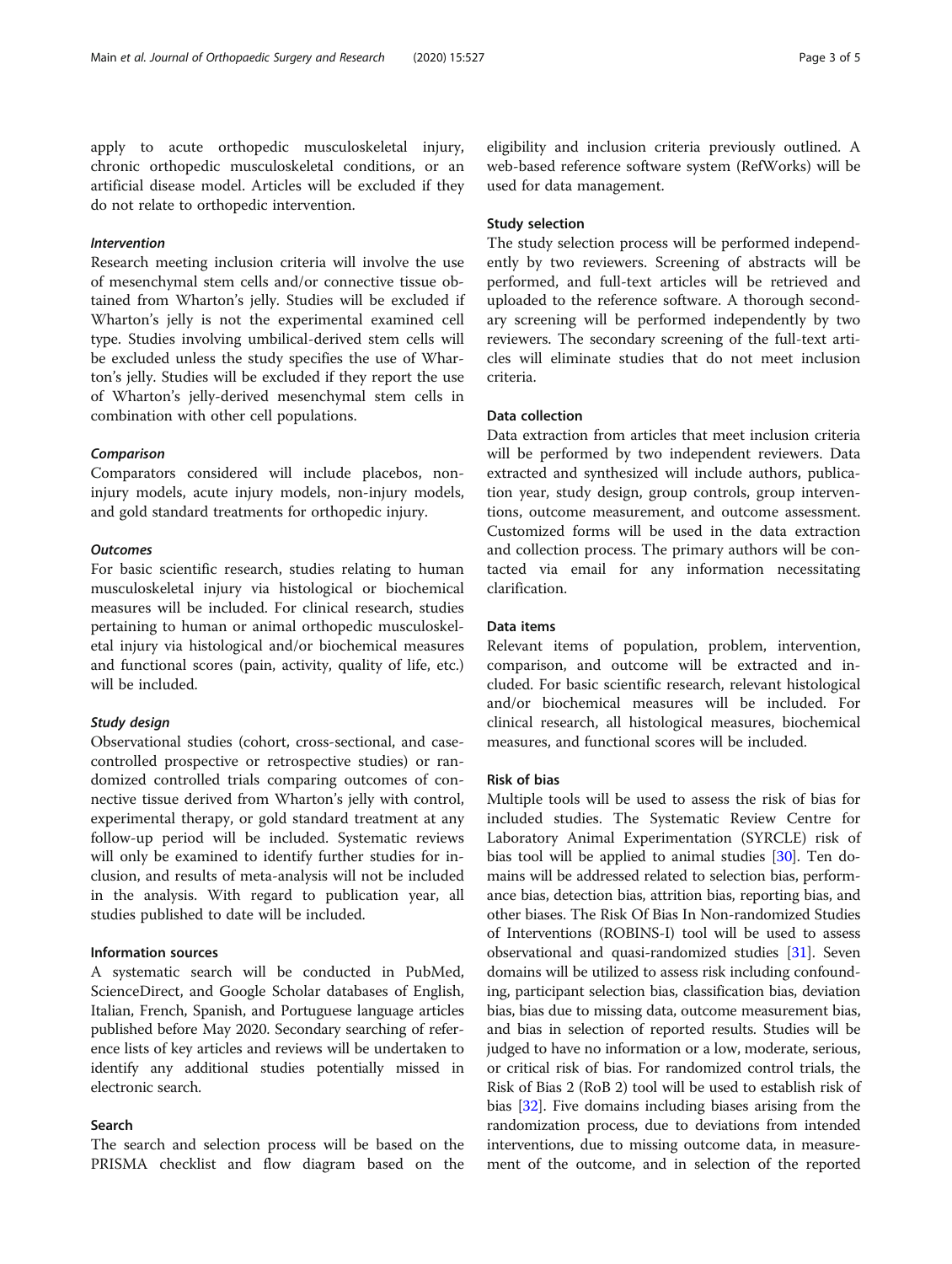<span id="page-3-0"></span>result will be analyzed. Overall risk of bias will be determined to be low, some concerns, or high. All included studies will be independently scored by two reviewers, and consensus reached by discussion.

## Data synthesis and meta-analysis

Data synthesis and meta-analysis will be performed separately for clinical and pre-clinical studies, following the guidelines published by Hooijmans et al. [[30](#page-4-0)]. Given the sparsity of homogenous research, a qualitative analysis of common outcome variables will be conducted. Subgroups chosen for analysis will include cells derived from Wharton's jelly versus experimental therapy and/or control. Results of meta-analyses extracted data will be summarized in tables and narrative interpretation provided, with emphasis on outcome measures.

## **Discussion**

The results of this review will be published in a relevant scientific journal or presented at national or international conferences ("Publications") by the Investigators.

### Documenting protocol amendments

Protocol amendments and updates will be documented via PROSPERO online register. The nature of the changes made will be recorded, dated, and accessible along with the most recent version within the record audit trail under the systematic review protocol registration number CRD42020182487.

## Abbreviations

ADSCs: Adipose-derived stem cells; BMC: Bone marrow concentrate; BMSCs: Bone marrow mesenchymal stem cells; PICOS: Population, Intervention, Comparison, Outcome, and Study Design; PRISMA: Preferred Reporting Items for Systematic Reviews and Meta-Analyses; PRP: Platelet-rich plasma; ROBINS-I: Risk Of Bias in Non-randomized Studies of Interventions; SYRCLE: Systematic Review Centre for Laboratory Animal Experimentation

#### Acknowledgements

Not applicable.

#### Authors' contributions

AG and NM contributed to the review concept and study design. BJM, JAV, and AG provided input for the review. BJM and JAV provided input to the development of search strategies and methodologies for the literature review. BJM, JAV, HCR, MG, IWS, NM, SFE, and AG drafted the review protocol. All authors provided feedback and approved the final protocol. AG is the guarantor of the review.

#### Funding

This research received no specific grant from any funding agency in the public, commercial, or not-for-profit sectors.

#### Availability of data and materials

The results of this review will be published in a relevant scientific journal or presented at national or international conferences ("Publications") by the Investigators.

## Ethics approval and consent to participate

Not applicable.

#### Consent for publication

Not applicable.

#### Competing interests

The authors declare that they have no competing interests.

#### Author details

<sup>1</sup> Beaumont Hospital Farmington Hills, Farmington Hills, MI, USA. <sup>2</sup> Department of Musculoskeletal Disorders, School of Medicine and Surgery, University of Salerno, Fisciano, Italy. <sup>3</sup>San Giovanni di Dio e Ruggi D'Aragona Hospital "Clinica Orthopedica" Department, Hospital of Salerno, Salerno, Italy. <sup>4</sup>Queen Mary University of London, Barts and the London School of Medicine and Dentistry, Centre for Sports and Exercise Medicine, London, England. <sup>5</sup>School of Osteopathic Medicine, University of the Incarnate Word San Antonio, TX, USA. <sup>6</sup>South Texas Orthopaedic Research Institute, Laredo TX, USA. <sup>7</sup>Future Biologics, Lawrenceville, GA, USA. <sup>8</sup>El-Amin Orthopaedic and Sports Medicine Institute, Duluth, GA, USA. <sup>9</sup>BioIntegrate Inc., 2505 Newpoint Pkwy, Suite 100-A, Lawrenceville, GA 30043, USA.

## Received: 12 June 2020 Accepted: 4 November 2020 Published online: 11 November 2020

#### References

- 1. Gupta A, El-Armin SF 3rd., Levy HJ, Sze-Tu R, Ibim SE, Maffulli N. Umbilical cord-derived Wharton's jelly for regenerative medicine applications. J Orthop Surg Res. 2020;15(1):49.
- 2. Navani A, Manchikanti L, Albers SL, Latchaw RE, Sanapati J, Kaye AD, et al. Responsible, safe, and effective use of biologics in management of low back pain: American Society of Interventional Pain Physicians (ASIPP) guidelines. Pain Physician. 2019;22(1 s):S1–S74.
- 3. Gupta A, Woods MD, Illingworth KD, Niemeier R, Schafer I, Cady C, et al. Single walled carbon nanotube composites for bone tissue engineering. J Orthop Res. 2013;31(9):1374–81.
- 4. Gupta A, Main BJ, Taylor BL, Gupta M, Whitworth CA, Cady C, et al. In vitro evaluation of three-dimensional single-walled carbon nanotube composites for bone tissue engineering. J Biomed Mater Res A. 2014;102(11):4118–26.
- 5. Gupta A, Liberati TA, Verhulst SJ, Main BJ, Roberts MH, Potty AG, et al. Biocompatibility of single-walled carbon nanotube composites for bone regeneration. Bone Joint Res. 2015;4(5):70–7.
- Vallejo R, Gupta A, Kelly CA, Vallejo A, Rink J, Williams JM, et al. Effects of phase polarity and charge balance spinal cord stimulation on behavior and gene expression in a rat model of neuropathic pain. Neuromodulation. 2020;23(1):26–35.
- 7. Gupta A, Sharif K, Walters M, Woods MD, Potty A, Main BJ, et al. Surgical retrieval, isolation and in vitro expansion of human anterior cruciate ligament-derived cells for tissue engineering applications. J Vis Exp. 2014;86.
- Lamplot JD, Rodeo SA, Brophy RH. A practical guide for the current use of biologic therapies in sports medicine. Am J Sports Med. 2020;48(2):488–503.
- 9. Caplan AI. Mesenchymal stem cells. J Orthop Res. 1991;9(5):641–50.
- 10. Minguell JJ, Erices A, Conget P. Exp Biol Med (Maywood). 2001;226(6):507–20.
- 11. Andia I, Maffulli N. New biotechnologies for musculoskeletal injuries. Surgeon. 2019;17(4):244–55.
- 12. Le ADK, Enweze L, DeBaun MR, Dragoo JL. Current clinical recommendations for use of platelet-rich plasma. Curr Rev Musculoskelet Med. 2018;11(4):624–34.
- 13. Patel JM, Saleh KS, Burdick JA, Mauck RL. Bioactive factors for cartilage repair and regenerations: improving delivery, retention, and activity. Acta Biomater. 2019;93:222–38.
- 14. Le ADK, Enweze L, DeBaun MR, Dragoo JL. Platelet-rich plasma. Clin Sports Med. 2019;38(1):17–44.
- 15. Sezgin EA, Atik OS. Are orthobiologics the next chapter in clinical orthopedics? A literature review. Eklem Hastalik Cerrahisi. 2018;29(2):110–6. 16. Duerr RA, Ackermann J, Gomoll AH. Amniotic-derived treatments and
- formulations. Clin Sports Med. 2019;38(1):45–59.
- 17. Chirichella PS, Jpw S, Iacono S, Wey HE, Malanga GA. Treatment of knee meniscus pathology: rehabilitation, surgery, and orthobiologics. PM R. 2019; 11(3):292–308.
- 18. Mohamed-Ahmed S, Fristad I, Lie SA, Suliman S, Mustafa K, Vindenes H, et al. Adipose-derived and bone marrow mesenchymal stem cells: a donormatch comparison. Stem Cell Res Ther. Stem Cell Res Ther. 2018;9(1):168.